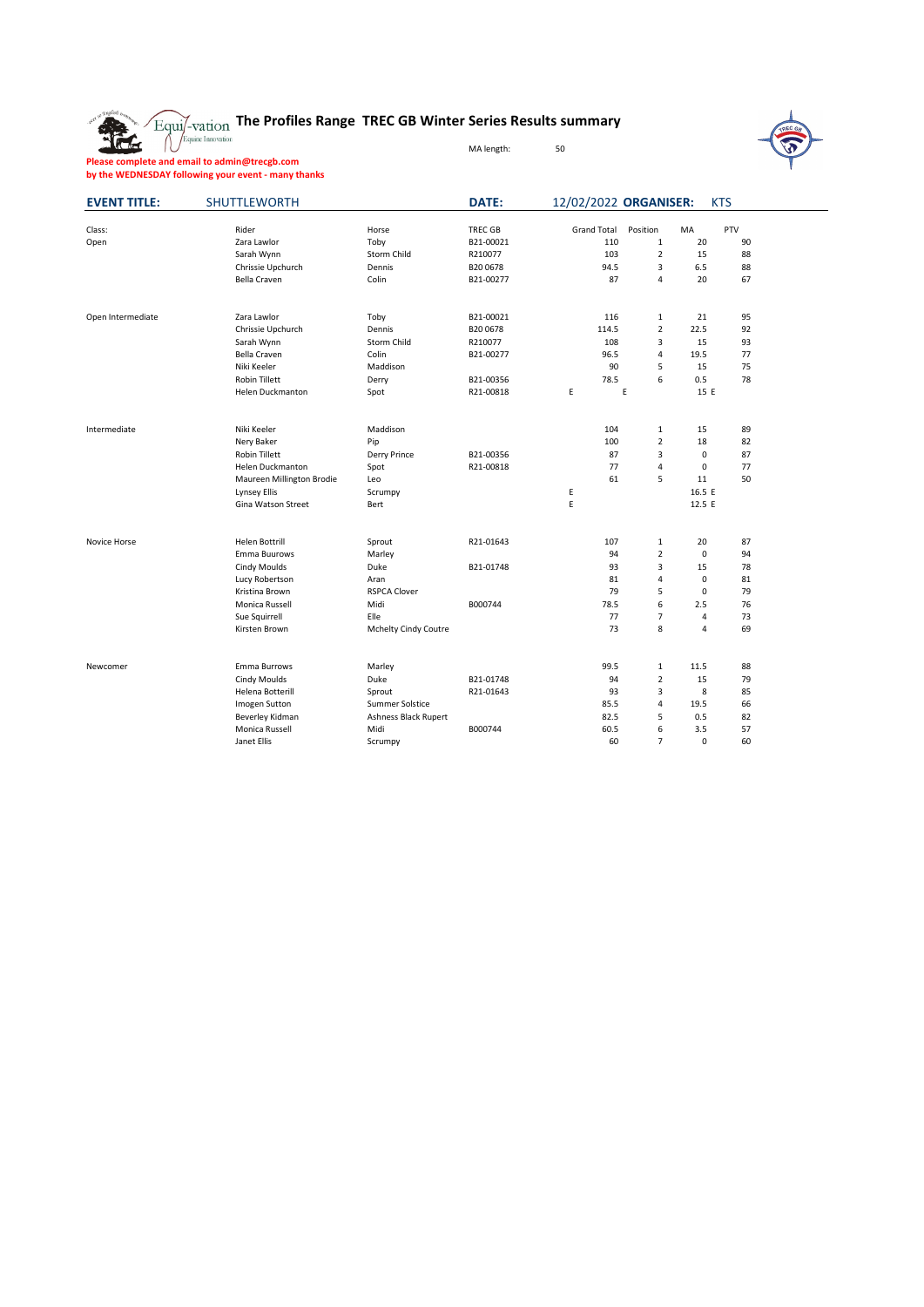

| <b>RIDER</b>      | <b>TREC GB NO</b> | $\boldsymbol{\nu}$<br>Ustacle<br>$ HORSE$ (very important) | "ແ<br><b>PORT</b> | Jstacle | v<br>$\mathcal{Q}_{\alpha}$<br>$\mathcal{P}_{\infty}$ | $\mathcal{L}$<br>৲∿∿<br><b>PRA</b> | v,<br>Jstacle   | v<br>Ostacle    | Obstacle        | Obstacle<br>o | $\mathcal{C}_{\delta_{\mathbf{x}}}$<br><b>POP</b> | ັ້<br>$\mathcal{L}_{\mathcal{A}}$<br><sup>C</sup> ircling<br>۲o | <b>PTV</b><br><b>TOTAL</b> | $\mathcal{A}_{\Lambda}$<br>へん | WALF | <b>MA</b><br>TOTAL | <b>GRAND</b><br><b>TOTAL</b> | $\circ$ |
|-------------------|-------------------|------------------------------------------------------------|-------------------|---------|-------------------------------------------------------|------------------------------------|-----------------|-----------------|-----------------|---------------|---------------------------------------------------|-----------------------------------------------------------------|----------------------------|-------------------------------|------|--------------------|------------------------------|---------|
| Zara Lawlor       | B21-00021         | Toby                                                       | 10 <sub>1</sub>   | 10      |                                                       | - 10                               | 10 <sup>1</sup> | 10 <sup>1</sup> | 10              |               |                                                   |                                                                 |                            |                               |      |                    | 110                          |         |
| Sarah Wynn        | R210077           | <b>Storm Child</b>                                         | 10                | 10      |                                                       |                                    |                 |                 |                 |               |                                                   |                                                                 |                            |                               |      |                    | 103                          |         |
| Chrissie Upchurch | B20 0678          | Dennis                                                     |                   |         |                                                       | 10                                 | $10^{-1}$       | 10 <sup>1</sup> | 10              |               | 10                                                |                                                                 |                            |                               |      | 6.5                | 94.5                         |         |
| Bella Craven      | B21-00277         | Colin                                                      | 10 <sub>1</sub>   |         |                                                       |                                    |                 | 10              | 10 <sub>1</sub> |               |                                                   |                                                                 |                            |                               |      | 20                 | 87                           |         |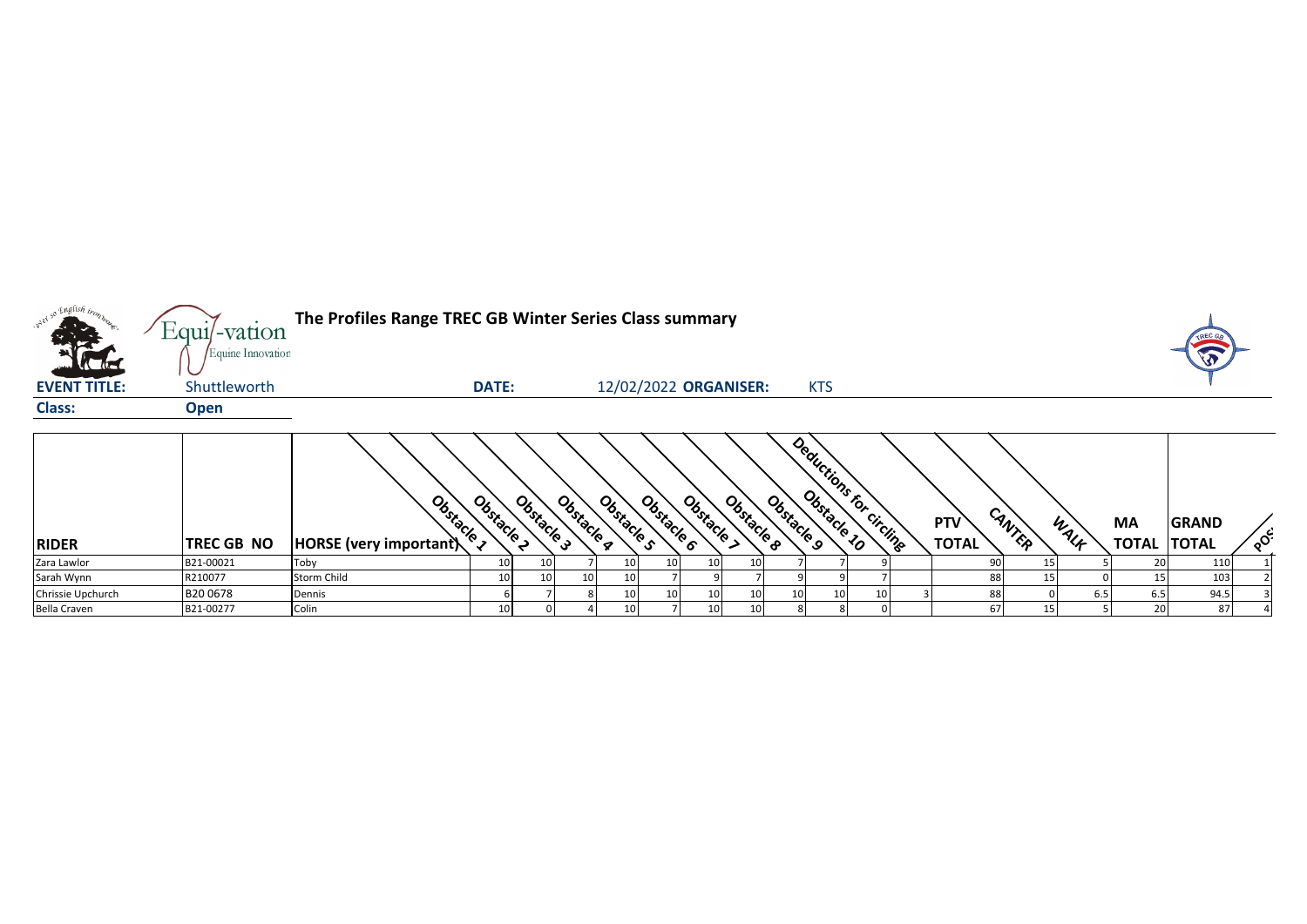| w <sup>ed 50</sup> English bronze | Equi/-vation<br>Equine Innovation | The Profiles Range TREC GB Winter Series Class summary |              |          |            |                       |                   |           |                                   |                 |    |                     |                 |              |                    | TREC GE                      |     |
|-----------------------------------|-----------------------------------|--------------------------------------------------------|--------------|----------|------------|-----------------------|-------------------|-----------|-----------------------------------|-----------------|----|---------------------|-----------------|--------------|--------------------|------------------------------|-----|
| <b>EVENT TITLE:</b>               | Shuttleworth                      |                                                        | <b>DATE:</b> |          |            | 12/02/2022 ORGANISER: |                   |           |                                   | <b>KTS</b>      |    |                     |                 |              |                    |                              |     |
| <b>Class:</b>                     | <b>Open Intermediate</b>          |                                                        |              |          |            |                       |                   |           |                                   |                 |    |                     |                 |              |                    |                              |     |
| <b>RIDER</b>                      | <b>TREC GB NO</b>                 | <b>HORSE</b> (very important)                          | Corridor     | Ridden , | Turnaround | Immobility            | Branches<br>Water | Rein Back | Deductions for circlings<br>Mount |                 |    | PTV<br><b>TOTAL</b> | CANTER          | WALK         | MA<br><b>TOTAL</b> | <b>GRAND</b><br><b>TOTAL</b> | POC |
| Zara Lawlor                       | B21-00021                         | Toby                                                   |              | 10       | 10         | 10                    | 10                | 10        |                                   | 10 <sup>1</sup> | 10 | 95                  | 15 <sup>1</sup> |              | 21                 | 116                          |     |
| Chrissie Upchurch                 | B200678                           | Dennis                                                 | 10           | 10       | 10         |                       |                   |           | 10                                | 10 <sub>1</sub> | 10 | 92                  | 15 <sub>l</sub> | 7.5          | 22.5               | 114.5                        |     |
| Sarah Wynn                        | R210077                           | <b>Storm Child</b>                                     | 10           |          |            | 10                    | 10 <sub>1</sub>   | 10        |                                   | 10              | 10 | 93                  | 15              |              | 15                 | 108                          |     |
| Bella Craven                      | B21-00277                         | Colin                                                  |              | 10       | 10         |                       |                   |           |                                   | 10 <sup>°</sup> |    | 77                  | 15              | 4.5          | 19.5               | 96.5                         |     |
| Niki Keeler                       |                                   | Maddison                                               | 10           |          |            | 10                    | 10                |           | 10                                | 10 <sup>°</sup> |    | 75                  | 15              |              | 15                 | 90                           |     |
| <b>Robin Tillett</b>              | B21-00356                         | Derry                                                  |              |          |            | 10                    | 10                |           |                                   | 10 <sub>1</sub> |    | 78                  |                 | 0.5          | 0.5                | 78.5                         |     |
| Helen Duckmanton                  | R21-00818                         | Spot                                                   |              | 10       | 10 E       |                       |                   |           |                                   |                 |    |                     | 15              | <sup>n</sup> | 15E                |                              |     |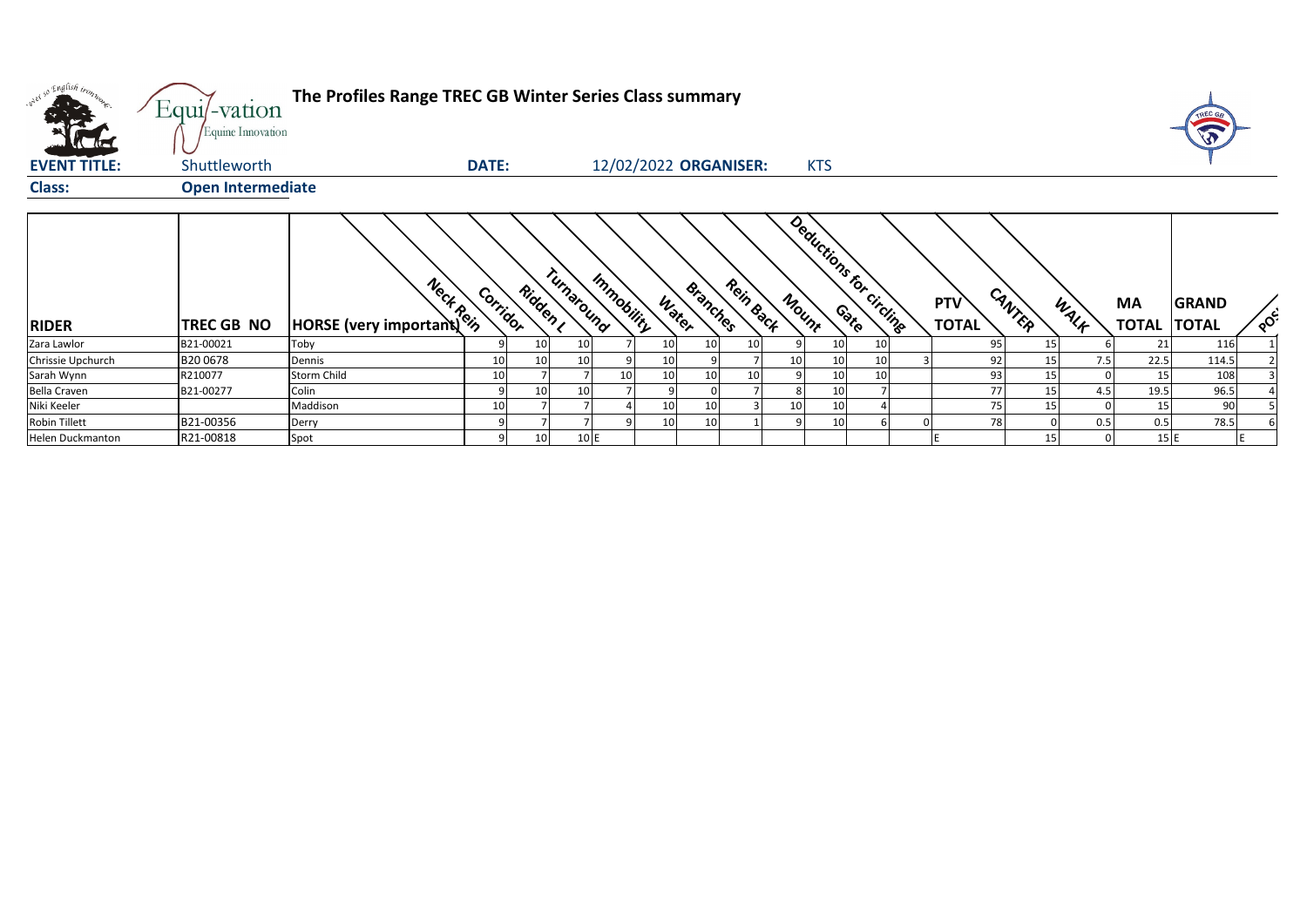| w <sup>ed 50</sup> English trong | Equi/-vation<br>Equine Innovation | The Profiles Range TREC GB Winter Series Class summary |          |    |                |            |                 |           |                       |          |                 |                          |                            |                 |      |                    |                              |     |
|----------------------------------|-----------------------------------|--------------------------------------------------------|----------|----|----------------|------------|-----------------|-----------|-----------------------|----------|-----------------|--------------------------|----------------------------|-----------------|------|--------------------|------------------------------|-----|
| <b>EVENT TITLE:</b>              | Shuttleworth                      |                                                        | DATE:    |    |                |            |                 |           | 12/02/2022 ORGANISER: |          | <b>KTS</b>      |                          |                            |                 |      |                    |                              |     |
| <b>Class:</b>                    | <b>Intermediate</b>               |                                                        |          |    |                |            |                 |           |                       |          |                 |                          |                            |                 |      |                    |                              |     |
| <b>RIDER</b>                     | TREC GB NO                        | <b>HORSE</b> (very important) to                       | Corridor |    | SBend<br>Water | Immobility | Low Branches    | Rein Back | Neck Rein             | Led Gate |                 | Deductions for circlings | <b>PTV</b><br><b>TOTAL</b> | CANTER          | WALF | MA<br><b>TOTAL</b> | <b>GRAND</b><br><b>TOTAL</b> | POS |
| Niki Keeler                      |                                   | Maddison                                               |          |    |                | 10         | 10 <sup>1</sup> |           | 10                    |          | 10 <sup>1</sup> | 10                       | 89                         | 15 <sub>l</sub> |      |                    | 15 104                       |     |
| Nery Baker                       |                                   | Pip                                                    | 10       |    |                | 10         | 10 <sub>1</sub> |           |                       |          |                 | 10                       | 82                         | 15              |      |                    | 18 100                       |     |
| <b>Robin Tillett</b>             | B21-00356                         | Derry Prince                                           | 10       |    |                |            | 10              |           | 10                    |          |                 | 10                       | 87                         |                 |      |                    | 087                          |     |
| Helen Duckmanton                 | R21-00818                         | Spot                                                   | 10       | 10 |                |            | 10              |           | 10                    |          |                 |                          | 77                         |                 |      |                    | 0 77                         |     |
| Maureen Millington Brodie        |                                   | Leo                                                    |          |    |                |            | 10              |           | q                     |          |                 |                          | 50                         | 4.5             | 6.5  |                    | 11 61                        |     |
| Lynsey Ellis                     |                                   | Scrumpy                                                |          |    |                |            |                 |           |                       |          |                 |                          |                            | 15              | 1.5  | $16.5$ E           |                              |     |
| Gina Watson Street               |                                   | Bert                                                   |          |    |                |            |                 |           |                       |          |                 |                          |                            | 12              | 0.5  | 12.5E              |                              |     |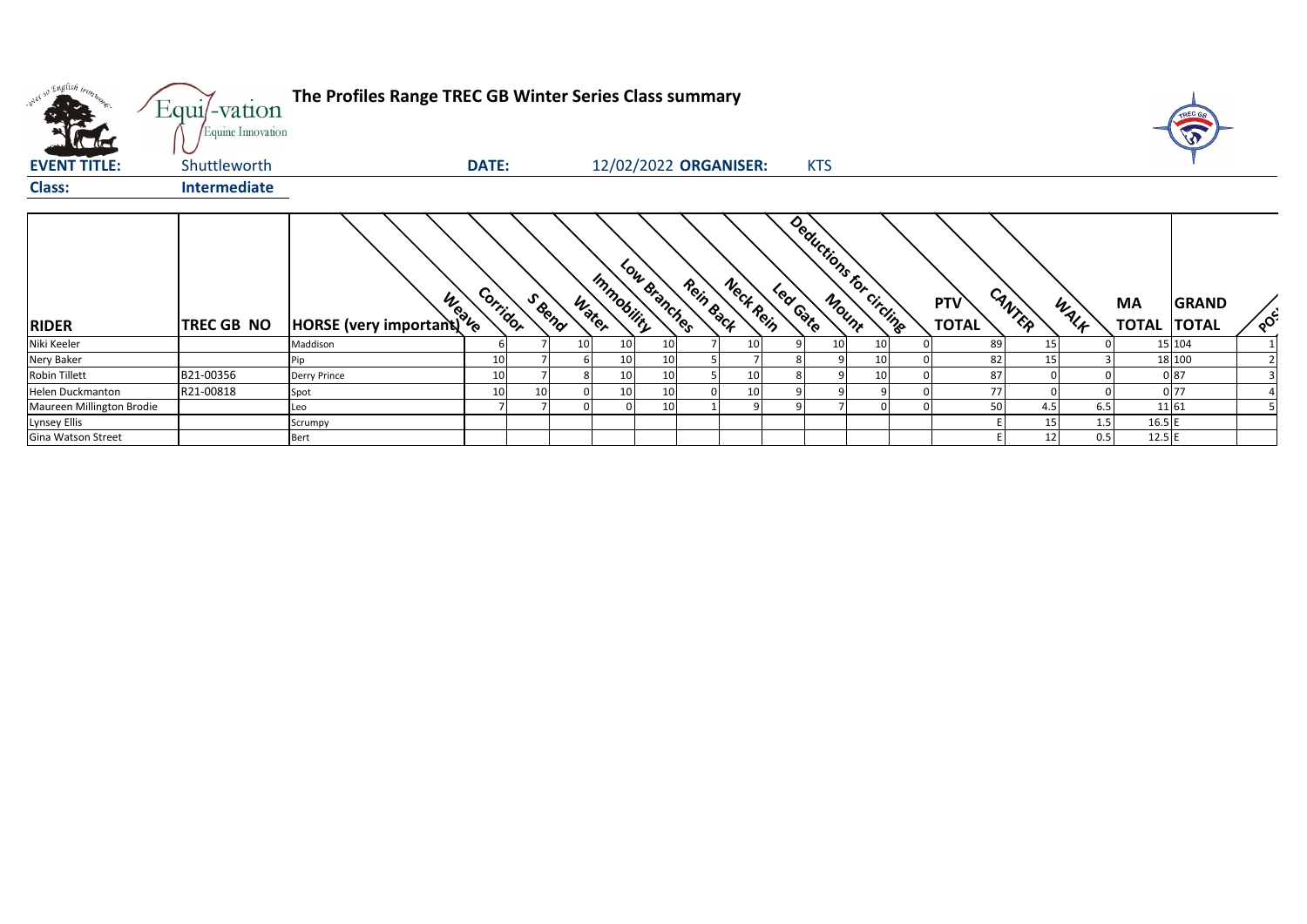| w <sup>ed 50</sup> English bronze | Equi/-vation<br>Equine Innovation | The Profiles Range TREC GB Winter Series Class summary |              |                     |              |                       |        |                 |           |                                            |    |                            |        |      |                          |              |                       |
|-----------------------------------|-----------------------------------|--------------------------------------------------------|--------------|---------------------|--------------|-----------------------|--------|-----------------|-----------|--------------------------------------------|----|----------------------------|--------|------|--------------------------|--------------|-----------------------|
| <b>EVENT TITLE:</b>               | Shuttleworth                      |                                                        | <b>DATE:</b> |                     |              | 12/02/2022 ORGANISER: |        |                 |           | <b>KTS</b>                                 |    |                            |        |      |                          |              |                       |
| <b>Class:</b>                     | <b>Novice Horse</b>               |                                                        |              |                     |              |                       |        |                 |           |                                            |    |                            |        |      |                          |              |                       |
| <b>RIDER</b>                      | <b>TREC GB NO</b>                 | HORSE (very important)                                 | S bend       | Immobility<br>Ditch | Ticket Punch | Rein Back             | Ridden | Jump            | Neck Rein | Deductions for circlings<br>Bramble rangle |    | <b>PTV</b><br><b>TOTAL</b> | CANTER | WALK | MA<br><b>TOTAL TOTAL</b> | <b>GRAND</b> | $\circ^{\mathcal{C}}$ |
| <b>Helen Bottrill</b>             | R21-01643                         | Sprout                                                 |              | 10                  | 10           |                       |        | 10 <sup>1</sup> |           | 10                                         | 10 | 87                         | 15     |      | 20                       | 107          |                       |
| Emma Buurows                      |                                   | Marley                                                 |              | 10                  | 10           | 10                    | 10     |                 |           |                                            |    | 94                         |        |      |                          | 94           |                       |
| <b>Cindy Moulds</b>               | B21-01748                         | Duke                                                   |              | 10                  | 10           |                       |        | 10              |           |                                            |    | 78                         | 15     |      | 15                       | 93           |                       |
| Lucy Robertson                    |                                   | Aran                                                   |              |                     | 10           |                       |        |                 |           |                                            | 10 | 81                         |        |      |                          | 81           |                       |
| Kristina Brown                    |                                   | <b>RSPCA Clover</b>                                    |              |                     | 10           | 10                    |        |                 |           |                                            |    | 79                         |        |      |                          | 79           |                       |
| Monica Russell                    | B000744                           | Midi                                                   |              |                     |              |                       |        |                 |           |                                            | 10 | 76                         |        | 2.5  | 2.5                      | 78.5         |                       |
| Sue Squirrell                     |                                   | Elle                                                   |              | 10                  | 10           |                       |        |                 |           | 10                                         |    | 73                         |        |      |                          | 77           |                       |
| Kirsten Brown                     |                                   | Mchelty Cindy Coutre                                   |              |                     | 10           |                       |        | 10              | 81        |                                            | 10 | 69                         |        |      |                          | 73           |                       |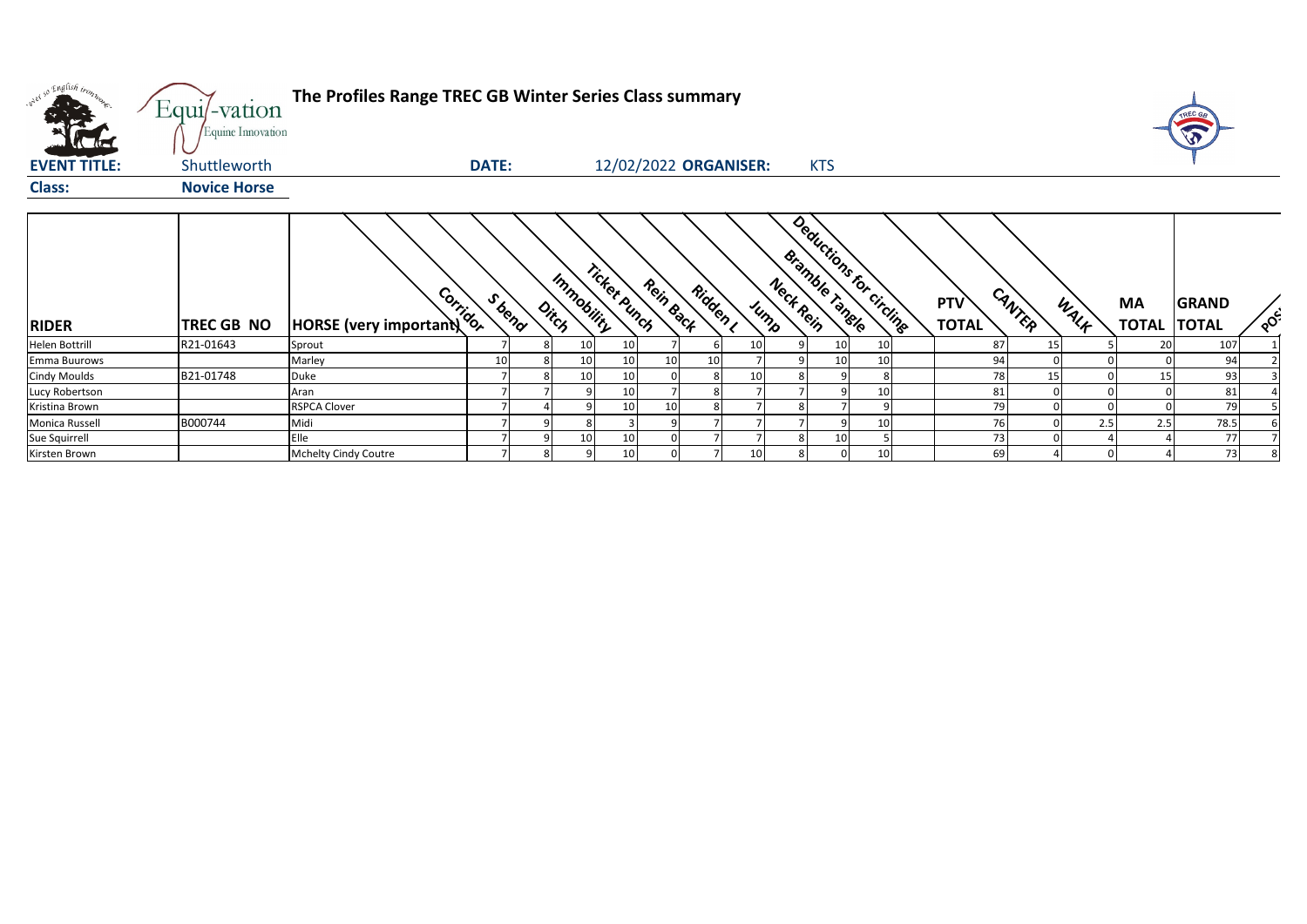| way so English brown | $Equi$ -vation<br>Equine Innovation | The Profiles Range TREC GB Winter Series Class summary |              |        |                     |              |           |                 |                   |                                    |                         |                            |        |      |     |                           | V                            |          |
|----------------------|-------------------------------------|--------------------------------------------------------|--------------|--------|---------------------|--------------|-----------|-----------------|-------------------|------------------------------------|-------------------------|----------------------------|--------|------|-----|---------------------------|------------------------------|----------|
| <b>EVENT TITLE:</b>  | Shuttleworth                        |                                                        | <b>DATE:</b> |        | 12 2 2 2            |              |           |                 | <b>ORGANISER:</b> | <b>KTS</b>                         |                         |                            |        |      |     |                           |                              |          |
| <b>Class:</b>        | <b>Newcomer</b>                     |                                                        |              |        |                     |              |           |                 |                   |                                    |                         |                            |        |      |     |                           |                              |          |
| <b>RIDER</b>         | <b>TREC GB NO</b>                   | Corrigor<br>HORSE (very important)                     |              | S bend | Immobility<br>Ditch | Ticket Punch | Rein Back | Ridden I        | Jump              | <b>Bramble Tangle</b><br>Neck Rein | Deductions for circuite | <b>PTV</b><br><b>TOTAL</b> | CANTER | WALK |     | <b>MA</b><br><b>TOTAL</b> | <b>GRAND</b><br><b>TOTAL</b> | $\delta$ |
| Emma Burrows         |                                     | Marley                                                 |              |        | 10                  | 10           | 10        |                 |                   |                                    | 10<br>10                |                            | 88     | 11.5 |     | 11.5                      | 99.5                         |          |
| Beverley Kidman      |                                     | <b>Ashness Black Rupert</b>                            |              |        | 10                  |              | 10        |                 |                   |                                    |                         |                            | 82     | 15   | 0.5 | 15.5                      | 97.5                         |          |
| <b>Cindy Moulds</b>  | B21-01748                           | Duke                                                   | 10           |        |                     |              |           |                 |                   |                                    |                         |                            | 79     | 15   |     | 15                        | 94                           |          |
| Helena Botterill     | R21-01643                           | Sprout                                                 |              |        | 10                  |              | 10        |                 |                   |                                    |                         |                            | 85     | 2.5  | 5.5 |                           | 93                           |          |
| Imogen Sutton        |                                     | Summer Solstice                                        |              |        |                     |              | 10        |                 |                   |                                    |                         |                            | 66     | 15   | 4.5 | 19.5                      | 85.5                         |          |
| Monica Russell       | B000744                             | Midi                                                   |              |        | 10                  |              |           | 10 <sup>1</sup> |                   |                                    | 10                      |                            | 57     |      | 3.5 | 3.5                       | 60.5                         |          |
| Janet Ellis          |                                     | Scrumpy                                                |              |        | 10                  |              | 10        |                 |                   |                                    |                         |                            | 60     |      |     |                           | 60                           |          |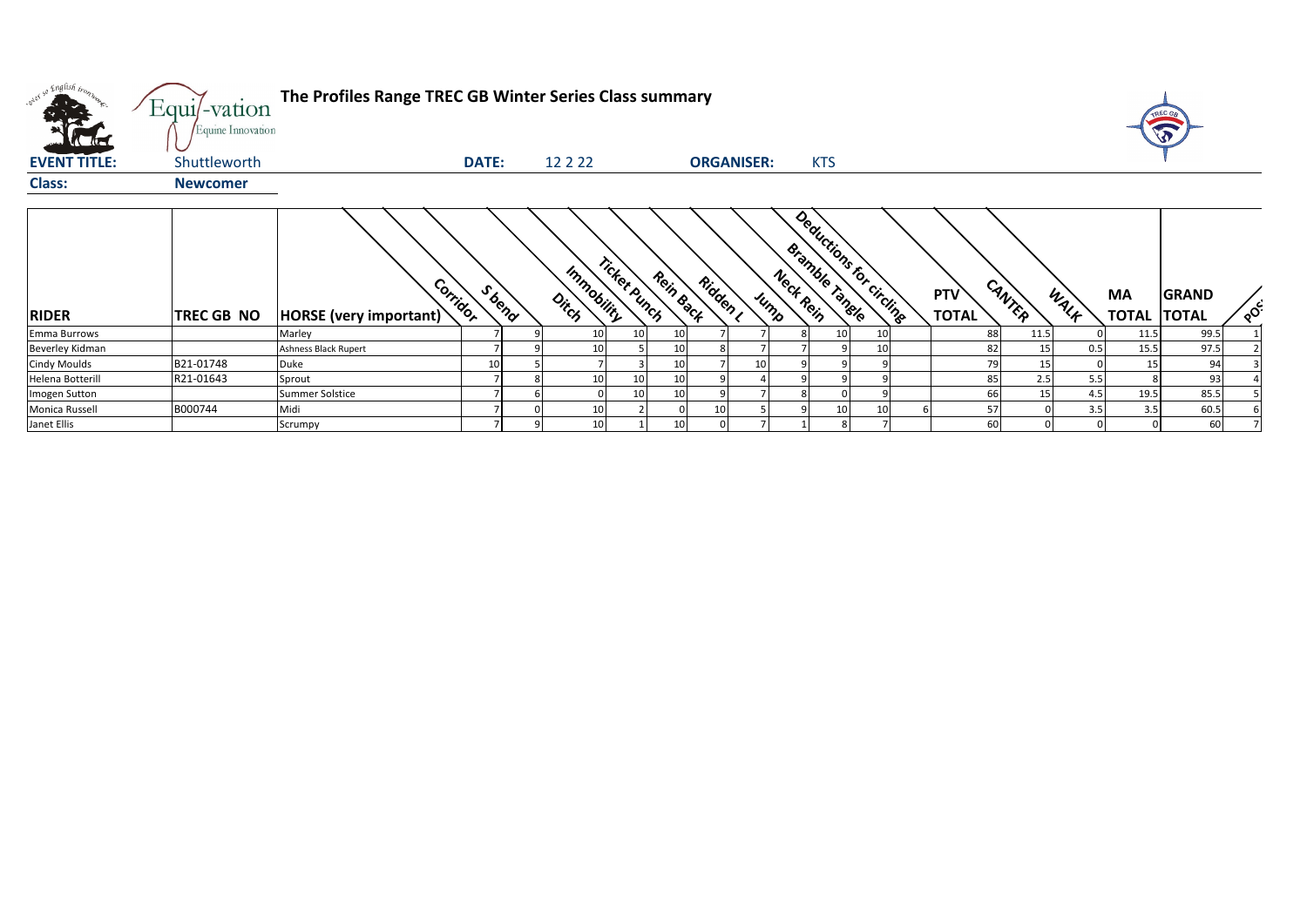

**TREC GB Winter Series Class summary**



| <b>EVENT TITLE:</b>       | Shuttleworth   |                                     | <b>DATE:</b>         |    |                 |          |                 |                  | 12/02/2022 ORGANISER: | <b>KTS</b>     |    |                          |                            |        |      |                    |                              |                                   |
|---------------------------|----------------|-------------------------------------|----------------------|----|-----------------|----------|-----------------|------------------|-----------------------|----------------|----|--------------------------|----------------------------|--------|------|--------------------|------------------------------|-----------------------------------|
| <b>Class:</b>             | <b>In Hand</b> |                                     |                      |    |                 |          |                 |                  |                       |                |    |                          |                            |        |      |                    |                              |                                   |
| <b>RIDER</b>              | <b>TREC</b>    | <b>GB NO HORSE (very important)</b> | Ticket Punch<br>Coto |    | S Bend<br>Ditch | Corridor |                 | Branches<br>Jump | Rein Back             | Bramble Tangle |    | Deductions for circlings | <b>PTV</b><br><b>TOTAL</b> | CANTER | WALF | MA<br><b>TOTAL</b> | <b>GRAND</b><br><b>TOTAL</b> | $\circ^{\mathsf{c}^{\mathsf{c}}}$ |
| <b>Cindy Moulds</b>       | <b>NA</b>      | Duke                                | 10                   | 10 |                 |          | 10 <sup>1</sup> | 10               | 10 <sup>1</sup>       |                | 10 |                          | 94                         |        |      |                    | 94                           |                                   |
| Chrissie Upchurch         | <b>NA</b>      | Dennis the Menace                   |                      |    |                 |          | 10 <sup>1</sup> | 10               | 10                    | 10             | 8  |                          | 91                         |        |      |                    | 91                           |                                   |
| Sue Squirrell             | <b>NA</b>      | Elle                                | 10                   | 10 |                 |          |                 |                  |                       |                | 10 | 10                       | 90                         |        |      |                    | 90                           |                                   |
| Bella Craven              | <b>NA</b>      | Colin                               |                      | 10 |                 |          | 10              |                  | 10                    |                | 8  | 10                       | 90                         |        |      |                    | 90                           |                                   |
| Kristina Broom            | <b>NA</b>      | <b>RSPCA Clover</b>                 |                      | 10 |                 |          | 10              |                  | 10                    |                |    |                          | 87                         |        |      |                    | 87                           |                                   |
| Maureen Millington Brodie | <b>NA</b>      | Leo                                 |                      |    |                 |          | 10              |                  | 10                    |                |    |                          | 81                         |        |      |                    | 81                           |                                   |
| <b>Helen Duckmanton</b>   | <b>NA</b>      | Spot                                | 10                   |    |                 |          | 10 <sup>1</sup> |                  |                       |                |    |                          | 79                         |        |      |                    | 79                           |                                   |
| Niki Keeler               | <b>NA</b>      | Maddison                            |                      |    |                 |          |                 |                  | 10                    | 10             |    |                          | 76                         |        |      |                    | 76                           |                                   |
| Karen Bridden             | <b>NA</b>      | Murphys Magpie                      |                      |    |                 |          |                 | 10               |                       |                | 10 | 10                       | 75                         |        |      |                    | 75                           |                                   |
| Daniel Johnson Faustino   | <b>NA</b>      | <b>Summer Solstice</b>              |                      |    |                 | 10       | 10 <sup>1</sup> |                  |                       |                | 8  |                          | 51                         |        |      |                    | 51                           | 10                                |
| Sally Hart Smith          | <b>NA</b>      | Frodo                               |                      |    |                 |          |                 |                  |                       |                |    |                          | 46                         |        |      |                    | 46                           | 11                                |